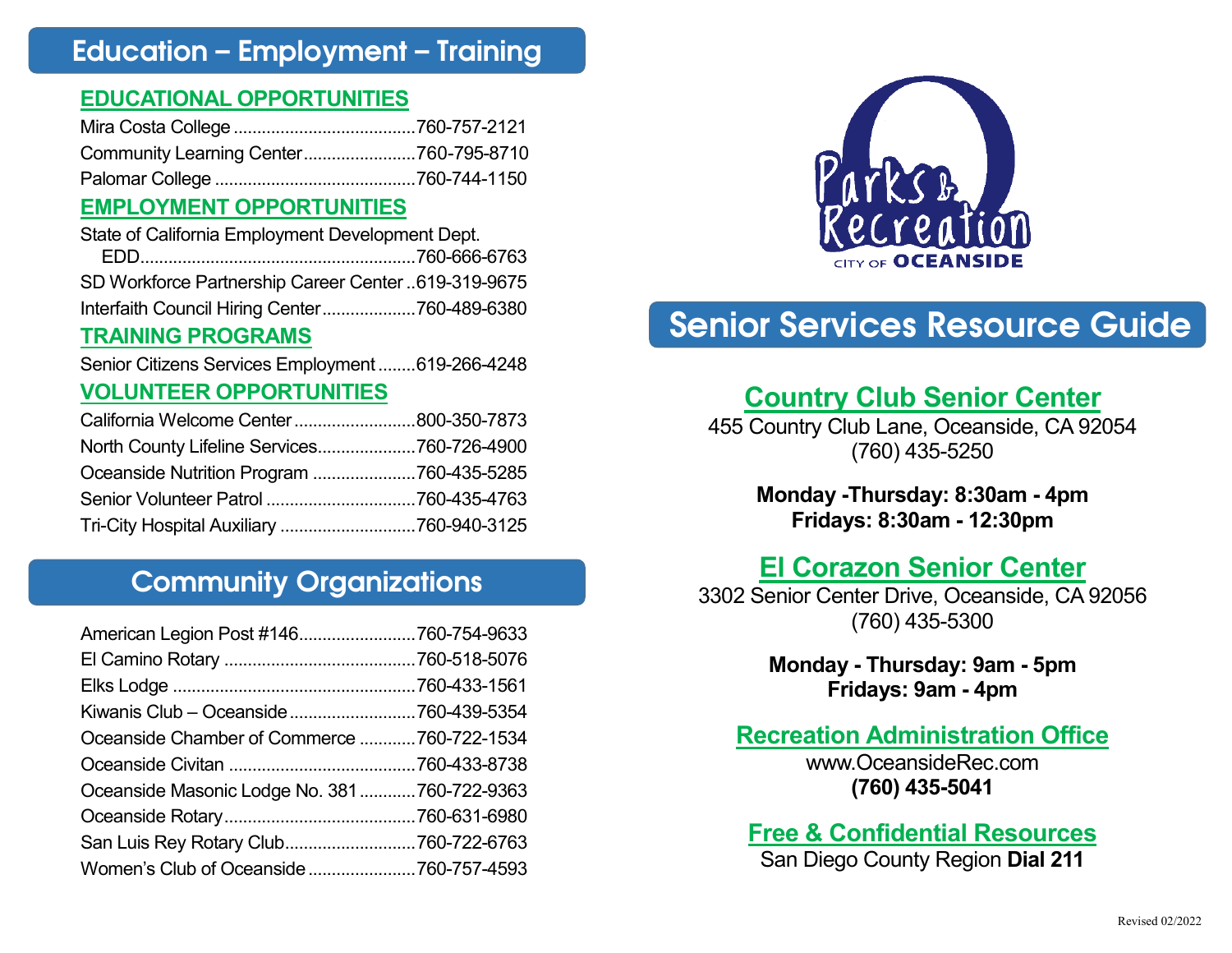### Senior Centers - Local

### Nutrition Services

#### **NUTRITION CENTERS & EMERGENCY FOOD**

### **Oceanside Country Club Senior Center....760-435-5285**

| Interfaith Community Services760-721-2117 |  |
|-------------------------------------------|--|
|                                           |  |
|                                           |  |
|                                           |  |
|                                           |  |

#### **HOME DELIVERED MEALS**

Serving Seniors Nutrition Program..............760-435-5285

# **Transportation**

| Go Oceanside / Go Grocery760-435-5155          |  |
|------------------------------------------------|--|
|                                                |  |
| NCTD Lift Transit Services760-726-1111         |  |
| Oceanside Volunteer Trans. Program760-435-5253 |  |
| Tri-City Medical Center Patients 760-940-7433  |  |
| VA Only to La Jolla or Oceanside858-522-7572   |  |
|                                                |  |
|                                                |  |
|                                                |  |
|                                                |  |
| AAA Roadside Assistance 800-422-4222           |  |

# Elected Representatives

| US 49th Congressman Mike Levin760-599-5000           |  |
|------------------------------------------------------|--|
| US Senator Alex Padilla 310-231-4494                 |  |
| California Governor Gavin Newsom916-445-2841         |  |
| California 36th SD Pat Bates 760-642-0809            |  |
| California 76th AD Tasha Boerner Horvath760-434-7605 |  |
| County Board 5 Dist. Jim Desmond 619-531-5555        |  |
|                                                      |  |
| Voter Registration SD County800-696-0136             |  |

# City & State Government Departments

#### **CITY OF OCEANSIDE**

#### **FIRE & POLICE (emergencies only) .......911**

| All City of Oceanside Dept. Information  760-435-3065 |  |
|-------------------------------------------------------|--|
|                                                       |  |
| Customer Care, Street, Tree Maintenance  760-435-4500 |  |
|                                                       |  |
|                                                       |  |
|                                                       |  |
|                                                       |  |

#### **GOVERNMENT AGENCIES**

| Cal-Fresh / SNAP Program 877-847-3663       |  |
|---------------------------------------------|--|
| Family Resources Social Service866-262-9881 |  |
| Death Records & Certificates 760-630-1219   |  |
| Dept. of Motor Vehicles (DMV)800-777-0133   |  |
|                                             |  |
| State Franchise Tax Board  800-852-5711     |  |
|                                             |  |
|                                             |  |
|                                             |  |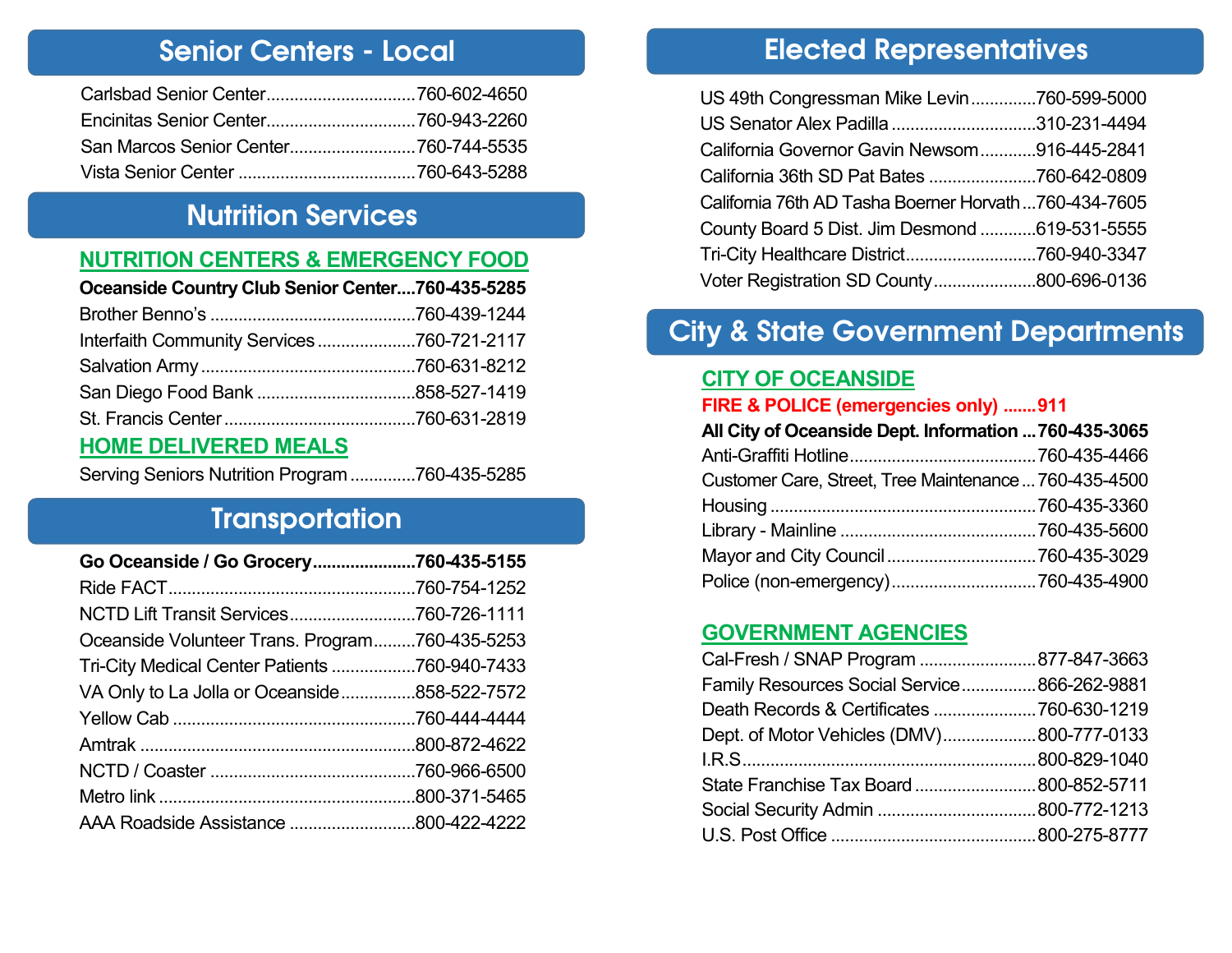# Accessibility Organizations

| Braille Institute - La Jolla 858-452-1111       |
|-------------------------------------------------|
| Center for the Blind - Vista 760-758-5956       |
|                                                 |
|                                                 |
|                                                 |
|                                                 |
|                                                 |
|                                                 |
|                                                 |
| (newspapers on radio)888-399-5727               |
| San Diego Brain Injury Foundation  619-294-6541 |
|                                                 |
| Talking Book Service 858-694-2414               |
|                                                 |
| Developmentally Disabled760-736-1200            |
| Toward Maximum Independence760-839-5255         |
| United Cerebral Palsy Association 760-743-1050  |
|                                                 |

# Animal Shelters & Services

| Animal Control & Humane Society760-757-4357     |  |
|-------------------------------------------------|--|
| Canine Companions for Independence 760-901-4300 |  |
|                                                 |  |

# Consumer Information

| CA Attorney General's Office Inquiry Line .800-952-5225 |  |
|---------------------------------------------------------|--|
| CA Department of Consumer Affairs800-952-5210           |  |
| Food, Drug, Administration (FDA)888-463-6332            |  |
| Senior Safe Driving AARP 888-687-2277                   |  |

## Immigration Services

| North County Immigration/Citizenship Cntr 858-509-2589 |  |
|--------------------------------------------------------|--|
| USCIS San Diego Field Office800-375-5283               |  |

# Utility & Housing Services

| City of Oceanside Utilities760-435-3900 |  |
|-----------------------------------------|--|
| Oceanside Housing and                   |  |
| Neighborhood Services 760-435-3360      |  |
|                                         |  |
|                                         |  |
|                                         |  |
|                                         |  |
|                                         |  |

# Well-being & Management

#### **CASE MANAGEMENT HOME CARE**

| In-Home Support Services                          |  |
|---------------------------------------------------|--|
|                                                   |  |
| Interfaith Community Services - Minor Home Repair |  |
|                                                   |  |
|                                                   |  |

#### **ELDER ABUSE & DOMESTIC VIOLENCE**

#### **WELL-BEING – GENERAL**

| Project CARE - Reassurance Phone Call |  |
|---------------------------------------|--|
|                                       |  |
|                                       |  |

# Legal Assistance

| Lifeline Coastal Community Services760-757-0118     |  |
|-----------------------------------------------------|--|
| No. County Bar Association (Referrals) 760-758-4755 |  |
|                                                     |  |